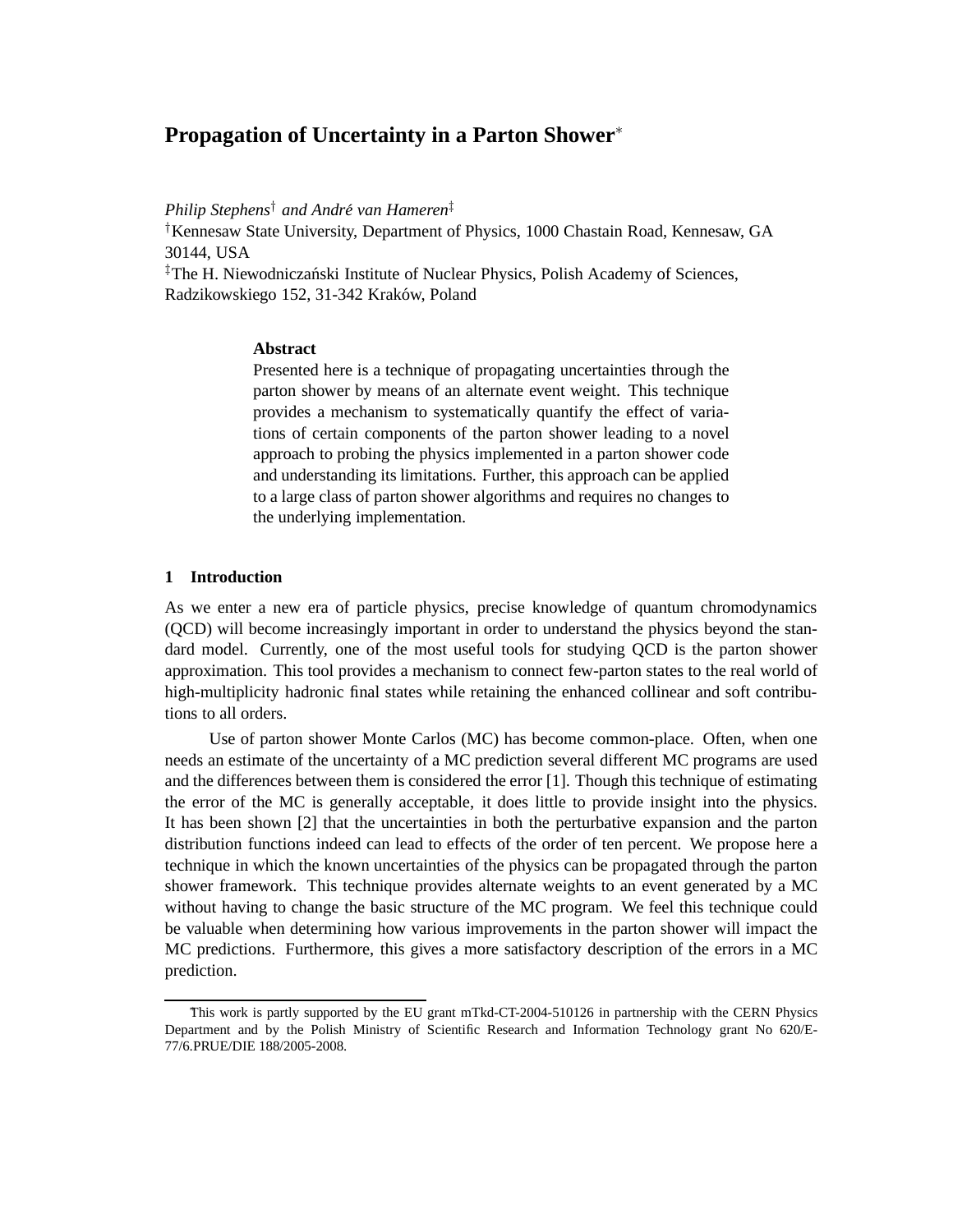# **2 Variation of Parton Shower**

In many parton showers [3–6] one starts with the fundamental probability density (for one emission) defined as

$$
\mathcal{P} = f_R(\vec{y}) \exp\left(-\int^{\xi(\vec{y})} d^n \vec{y'} f_V(\vec{y'})\right). \tag{1}
$$

Here the function  $f_R(\vec{y})$  is the distribution of the real emission while  $f_V(\vec{y})$  is the virtual contribution. In both cases the precise definition of  $\vec{y}$  is specific to the implementation. Furthermore, the limits of integration in the virtual component are also specific to the implementation: how the infra-red limit is treated, the definition of resolvable versus unresolvable emissions and the ordering of variables. For a time-like shower  $f_R = f_V$  and is given by

$$
f_R(\vec{y}) = \frac{\alpha_S(g(\vec{y}))}{2\pi} P(\vec{y}),
$$
\n(2)

where  $g(\vec{y})$  is some abstract function used to determine the scale of the running coupling. We find a similar result for the constrained MC [5]; for a space-like shower using the backward evolution algorithm we find  $f_R = f_V f(x, \vec{y})$  and

$$
f_V(\vec{y};x) = \frac{\alpha_S(g(\vec{y}))}{2\pi} \frac{f(x/z, \vec{y})}{f(x, \vec{y})} P(\vec{y}),\tag{3}
$$

where  $f(x, \vec{y})$  is the PDF at energy fraction x and scale given by some combination of the components of  $\vec{y}$ . We can explicitly see that one of the components of  $\vec{y}$  is z, a momentum fraction.

In the forward (time-like) evolution algorithm, as well as the non-Markovian algorithm,  $P(\vec{y})$  is just the Alteralli-Parisi [7] splitting function divided by the scale. In the numerical results here we consider only the forward evolution algorithm; in the last section we propose a use for this technique in a backward evolution algorithm for CCFM.

We now define a functional to represent our functions  $f_R(\vec{y})$  and  $f_V(\vec{y})$ 

$$
F_R[\varphi(\vec{y})] = f_R(\vec{y}); \ F_V[\varphi(\vec{y})] = f_V(\vec{y}). \tag{4}
$$

Here  $\varphi(\vec{y})$  are the functional components of  $F_{R/V}$  which we want to vary (e.g. the running coupling or the kernel). This defines the distribution of one branching as

$$
\mathcal{P}[\varphi(\vec{y})] = F_R[\varphi(\vec{y})] \exp\left(-\int^{\xi(\vec{y})} d^n \vec{y'} F_V[\varphi(\vec{y'})]\right). \tag{5}
$$

We can find the variation of this by

$$
\delta \mathcal{P} = \mathcal{P}[(\varphi + \delta \varphi)(\vec{y})] - \mathcal{P}[\varphi(\vec{y})]. \tag{6}
$$

If we define

$$
\delta F_{R/V} = F_{R/V} [(\varphi + \delta \varphi)(\vec{y})] - F_{R/V} [\varphi(\vec{y})], \tag{7}
$$

then

$$
\delta \mathcal{P} = \mathcal{P} \left( 1 + \frac{\delta F_R}{F_R} \right) \exp \left( - \int^{\xi(\vec{y})} d^n \vec{y'} \delta F_V \right) - \mathcal{P}, \tag{8}
$$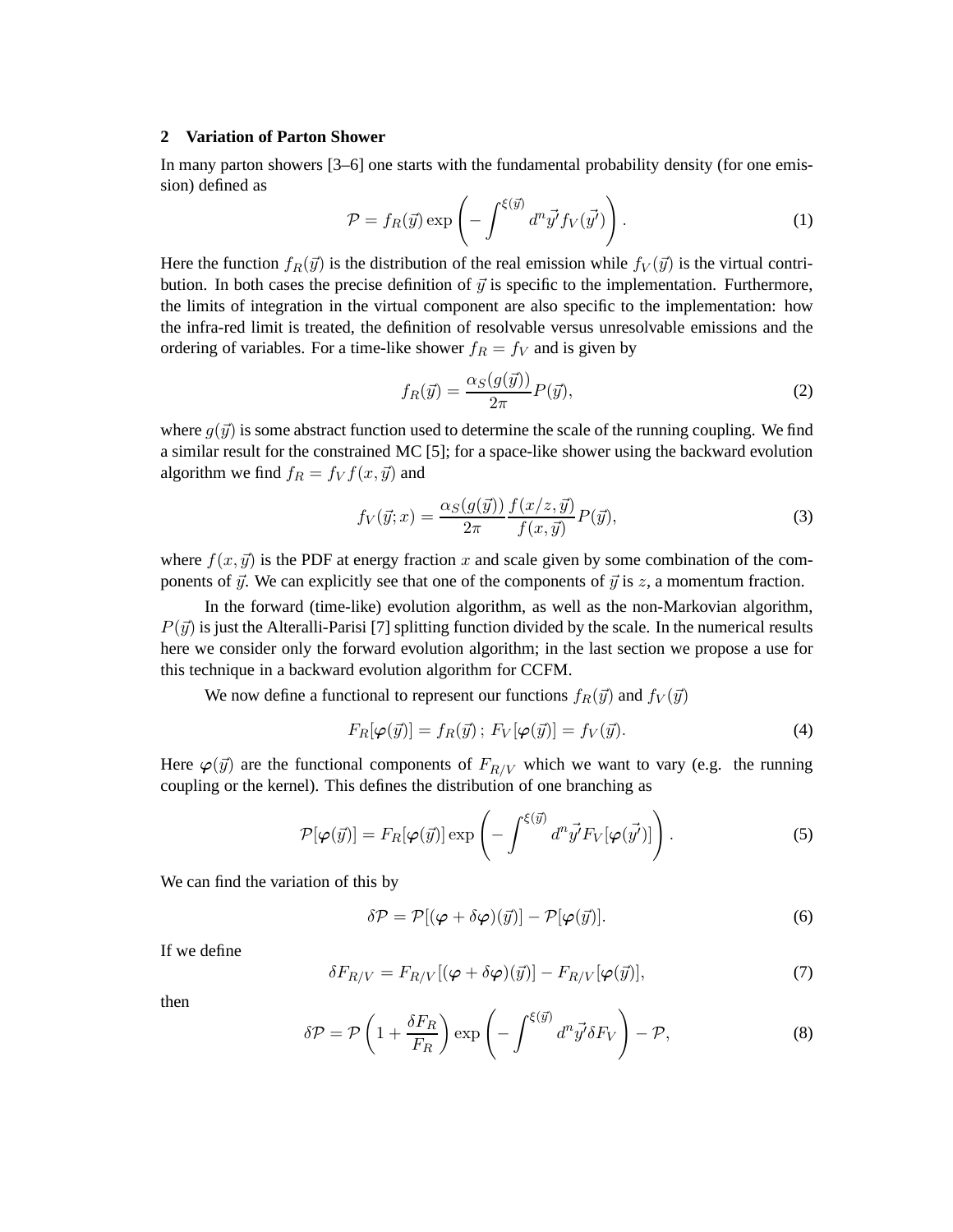from which we have a weight

$$
w \equiv \frac{\mathcal{P} + \delta \mathcal{P}}{\mathcal{P}} = \left(1 + \frac{\delta F_R}{F_R}\right) \exp\left(-\int^{\xi(\vec{y})} d^n \vec{y'} \delta F_V\right). \tag{9}
$$

The weights defined in eqn. (9) are relative to the original probability density for one emission. To get the total weight for the full event, we must consider

$$
\mathcal{P}_E[\varphi, \{\vec{y}_i\}] = \prod_i \mathcal{P}[\varphi(\vec{y}_i)],\tag{10}
$$

and thus

$$
\delta \mathcal{P}_E = \mathcal{P}_E[\varphi + \delta \varphi, \{\vec{y}_i\}] - \mathcal{P}_E[\varphi, \{\vec{y}_i\}]. \tag{11}
$$

This leads to a total event weight given by

$$
w_E \equiv \frac{\mathcal{P}_E + \delta \mathcal{P}_E}{\mathcal{P}_E} = \prod_i w_i.
$$
 (12)

## **3 Example Parton Shower Kinematics**

For the examples given here we will use as a model bremstrahlung emissions from one quark line. For the numerical results presented in the following sections we use a concrete implementation of the kinematics of the Herwig++ parton shower [3, 8]. In terms of those, we have

$$
F_R[\varphi(\vec{y})] = F[(\alpha_S, P_{qq})(z, \tilde{q}^2)] = \frac{1}{2\pi \tilde{q}^2} \alpha_S(z, \tilde{q}^2) P_{qq}(z, \tilde{q}^2) ,
$$
\n(13)

where  $P_{qq}$  is the splitting kernel, z is the splitting variable, and  $\tilde{q}^2$  is the evolution variable.

## **4 Kernel Variations**

Varying the structure of the splitting kernel may be an interesting example. For example, one could start with the collinear splitting kernels and vary them by the mass dependent quasicollinear kernels to see whether such changes introduce dramatic effects on a set of observables. The benefit to the procedure presented here is that there is no need to change the fundamental structure of a given MC. In fact one could add an option to their code to keep track of the alternate weights, without changing at all their basic MC program logics and structures. One caveat is that though this method will give an accurate estimate of the variations given, this is only true for regions of phase space in which the original MC fills. If some regions of phase space are empty, or rarely entered, the changes in that region due to the variation will still lack significant statistics.

The collinear kernel is simply

$$
P_{qq}(z) = \frac{1+z^2}{1-z}.
$$
\n(14)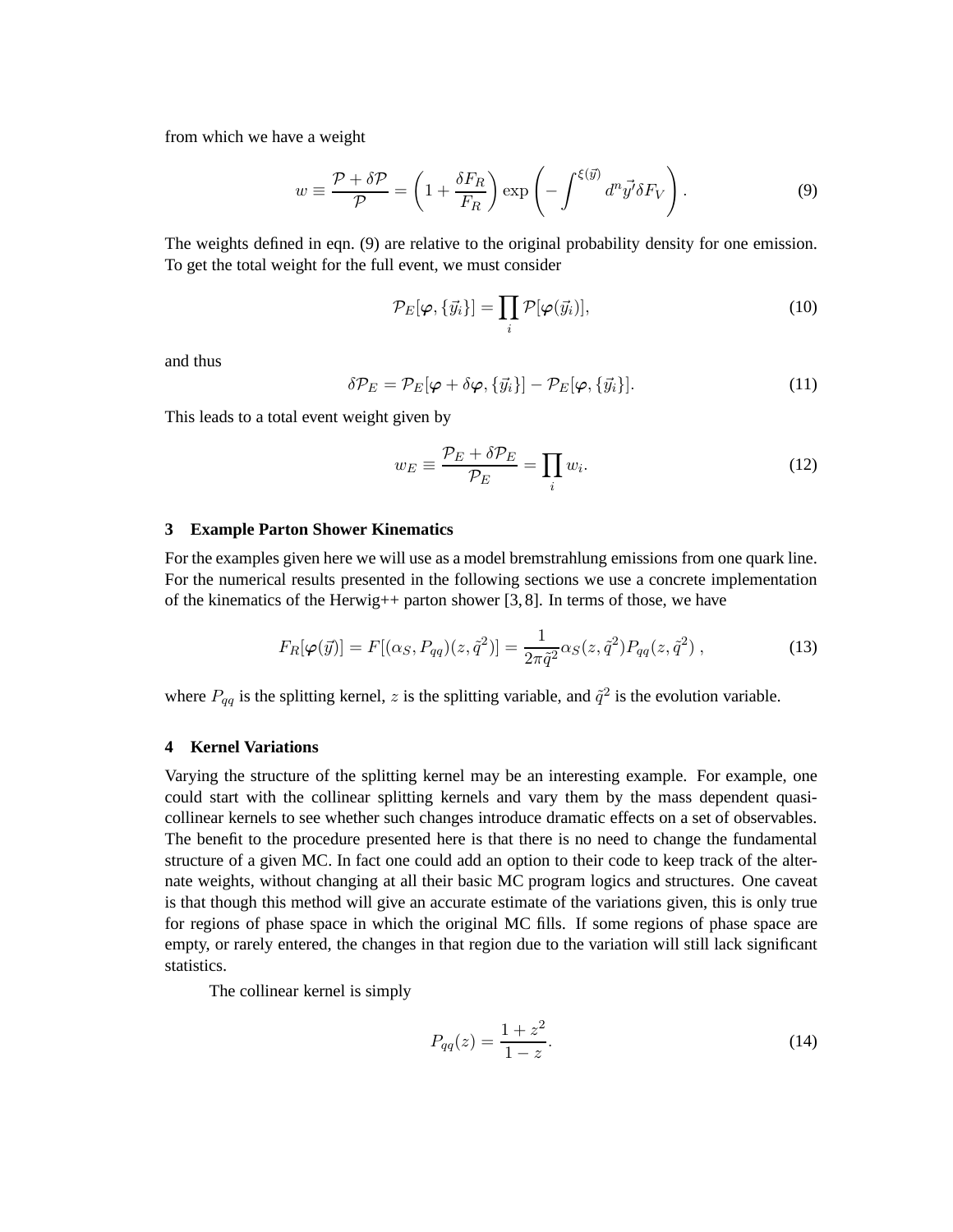

Fig. 1: The distribution of the number of emissions for the collinear kernel and the quasi-collinear kernel for  $m^2 =$  $(175 \text{ GeV})^2$  and  $\tilde{q}^2 = (1 \text{TeV})^2$ . The solid line shows the result when the quasi-collinear kernel is used, the dashed line shows the result when the variation in eqn. (15) is applied and the events are weighted. Again, the second panel shows the ratio of the varied to the unvaried MC.

To obtain the quasi-collinear kernel, we must define a variance of

$$
\delta P_{qq}(z, \tilde{q}^2) = -\frac{2m^2}{z(1-z)\tilde{q}^2}.
$$
\n(15)

With this variance we find the alternate weight, for the *i*th emission, is given by

$$
w_{P_i} = \left(1 + \frac{\delta P_{qq}(z_i, \tilde{q}_i^2)}{P_{qq}(z_i, \tilde{q}_i^2)}\right) \exp\left(-\int_{\tilde{q}_i^2}^{\tilde{q}_{i-1}^2} \frac{d\tilde{q}^2}{\tilde{q}^2} \int_{z_i^-}^{z_i^+} dz \, \alpha_S \left[z^2 (1-z)^2 \tilde{q}^2\right] \delta P_{qq}(z, \tilde{q}^2)\right),\tag{16}
$$

and the total weight due to the kernel variation is the product of the weight for each emission. This weight is normalized to a weight 1 event with no variations.

We now show the result of this variation when showering a top quark with mass 175 GeV from an initial scale of 1 Tev. In figure 1 we show the effect that the quasi-collinear variation has on the distribution of the number of emissions. As would be expected, for larger masses we have fewer emissions. Figure 2 shows the  $p_{\perp}^2$  spectrum of the outgoing quark. The figures are divided into two panels. The top panel shows the results while the bottom panel shows the ratio of the reweighted MC vs. the unweighted one. In figure 1 the ratio panel also includes the ratio of the reweighted MC vs. an alternate MC sample created by changing the kernel in the MC to the quasi-collinear kernel. We see that this ratio is 1 with small variations.

# **4.1 Combining Kernel with Running Coupling**

Another potential variation that may be of interest is to vary the kernel by a term proportional to the running coupling. Such a variation could be used to introduce some NLO effects into the kernel. If we consider only the lowest order in the variations, then

$$
\delta F \approx \delta \alpha_S P_{qq}^{(1)} + \alpha_S \delta P_{qq}^{(1)} + \alpha_S^2 \delta P_{qq}^{(2)}.
$$
 (17)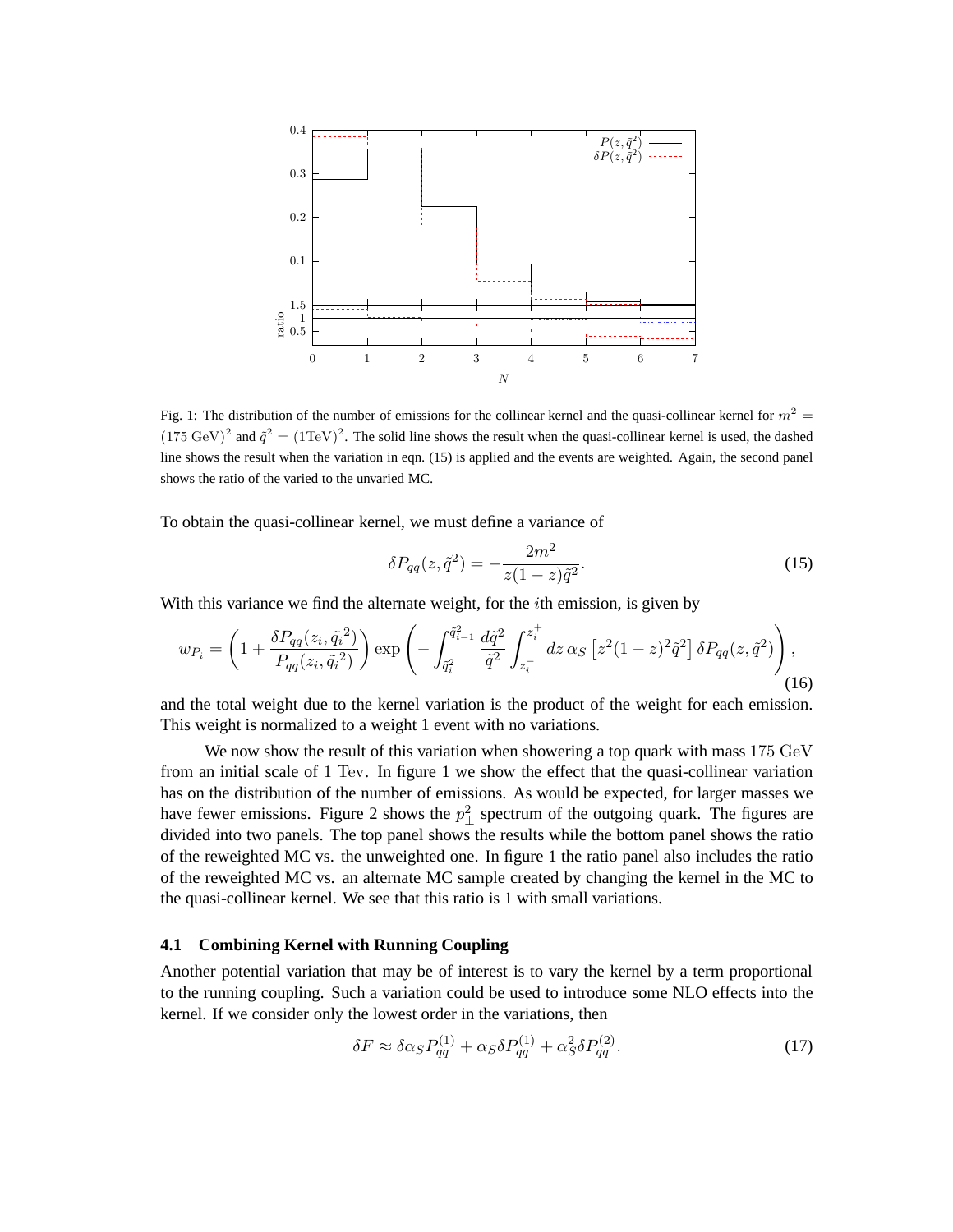

Fig. 2: The distribution of the  $p_{\perp}^2$  of the outgoing quark for the collinear and quasi-collinear cases under the same conditions as figure 1.

We choose the form of  $\delta P_{qq}^{(2)}(z)$  according to full NLO kernel [9, 10]. This is composed of two parts, the flavour singlet (S) and non-singlet (V) contributions

$$
\delta P_{qq}^{(2)}(z, \tilde{q}^2) = P_{qq}^{S(2)}(z) + P_{qq}^{V(2)}(z),\tag{18}
$$

We choose  $\delta P^{(1)} = 0$  and  $\delta \alpha = 0$  for these examples.

Figure 3 shows the effect on the number of emissions and figure 4 shows the effect on the  $p_{\perp}^2$ -spectrum of the outgoing quark line. We see that the number of emissions is slightly higher with a harder spectrum.

The construction of a next-to-leading log (NLL) parton shower has the problem of negative values for the splitting kernels. These destroy the probabilistic interpretation of the Sudakov form factors. Naively, one would assume that this will destroy any meaningful results for the NLL weights. In our case, this is not true. We are reweighting the total density according to the NLL corrections. These may introduce large or negative weights to the reweighted shower, but this is necessary as this correctly describes the density. In the inclusive picture, these negative weights are integrated over and pose no problem; exclusively, these negative weights must be treated correctly in the analysis.

## **5 Variation of Kinematics**

We now consider another use of the alternate weights. Here we wish to use these weights to transform one parton shower into another. This, of course, is not an exact transformation. This requires additional knowledge about the structure of the alternate parton shower.

The idea is to use the variables generated by one shower and reshape the distribution to give the results if an alternate shower was used. In this section we discuss the intrinsic kinematical definitions.

Consider a new kinematics, similar to the one used in Pythia [4]. Here we wish to order the parton shower in virtuality ( $Q^2$ ). This requires a mapping from  $\tilde{q}^2$  into  $Q^2$ . Furthermore,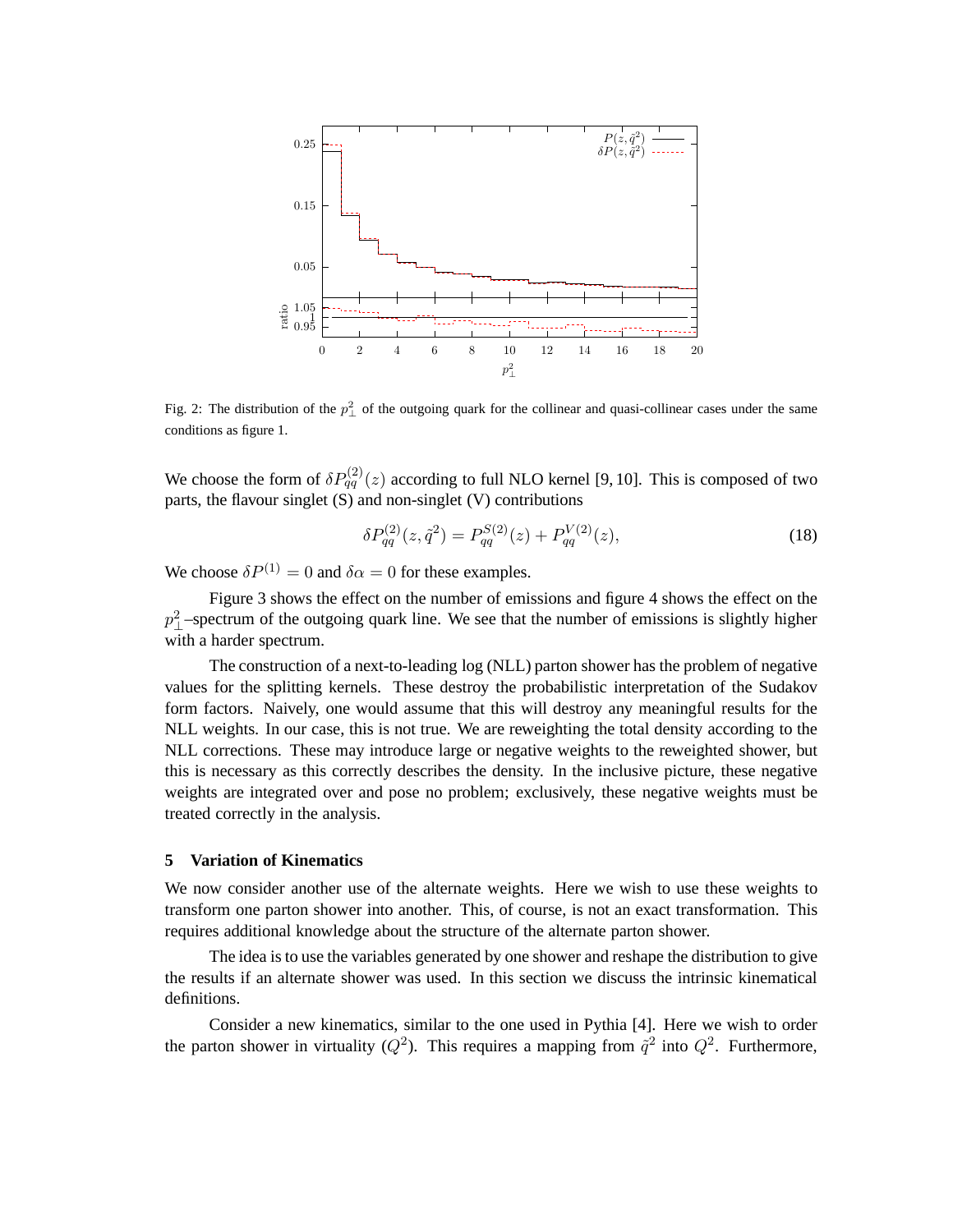

Fig. 3: The distribution of the number of emissions using the collinear kernel at  $\mathcal{O}(\alpha_S)$  and applying the variation discusses in the text at  $\mathcal{O}(\alpha_S^2)$ .



Fig. 4: The  $p_{\perp}^2$  distribution of the outgoing quark under the same conditions as figure 3.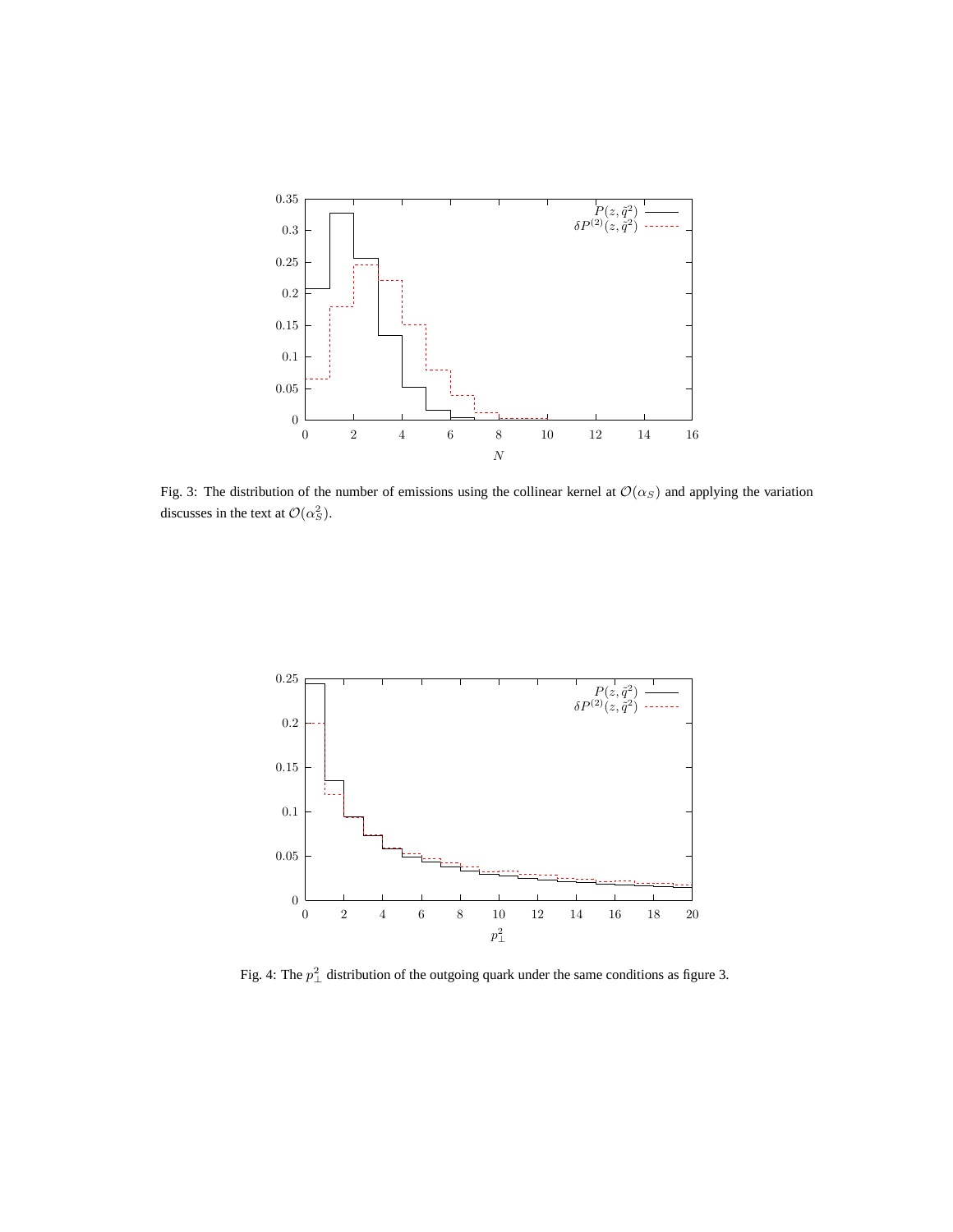there is a different interpretation of the meaning of the momentum fraction  $z$  in the Pythialike and Herwig-like shower; they have the same distribution, however. We compensate for this by constructing the full four-momentum from the Herwig-like shower and deconstructing the associated variables for each emission. The weights can then be computed from this. This method has the additional benefit that the four momentum configuration is identical in both cases; thus hadronization effects and hadron decays are identical. We define our variations such that

$$
\bar{F}[(\alpha_S, P_{qq})(\bar{z}, Q^2)] = F[(\alpha_S, P_{qq})(z, \tilde{q}^2)] + \delta F, \qquad (19)
$$

where the left-hand side refers to the Pythia-like shower. From this we find

$$
\delta F = \bar{F}[(\alpha_S, P_{qq})(\mathcal{T}(z, \tilde{q}^2))]\mathcal{J}(\bar{z}, Q^2) - F[(\alpha_S, P_{qq})(z, \tilde{q}^2)],\tag{20}
$$

where  $\mathcal I$  is the Jacobian factor for the coordinate transformation  $\mathcal T(z,\tilde q^2)$  from the Herwigvariables to the Pythia variables. At this point we can exploit the analytic structure of the Sudakov form factor,

$$
\Delta(t; t_0) = \Delta(t; t_1) \Delta(t_1; t_0).
$$
\n(21)

This allows the seperation of the weights into the real and the Sudakov components and to calculate the Sudakov components over the full evolution scale, rather than just the scales between each emission. This gives

$$
w_{\Delta} = \frac{\Delta_P(Q_{ini}^2; Q_0^2)}{\Delta_H(\tilde{q}_{ini}^2, \tilde{q}_0^2)}.
$$
\n(22)

The total weight is given simply as

$$
w = w_{\Delta} \prod_{i=1}^{N} w_i^{(R)},
$$
\n(23)

where the  $w_i^{(R)}$  $i^{(h)}$  refer to the weights for the real emissions.

The question now is what does the weighted shower physically give us? This gives us the weight, relative to the unweighted original shower, of producing the kinematical configuration via the other shower. For our example here this means that it will weight our Herwig-like shower to be that of the Pythia-like construction. Our weighted shower will produce events that are both ordered in virtuality and in angle. Comparing the weighted results versus an independent implementation of the full Pythia-like shower would illustrate, for any observable ,the effect of the different limits in phase-space inherent in each implementation. Furthermore, it could be used to illustrate the effects of alternate choices of ordering; e.g. colour connections between jets.

To illustrate this technique we use as a model  $e + e-$  annihilation into a  $q\bar{q}$  pair. This pair then undergoes final state radiation, but the subsequent emissions do not. We reconstruct the kinematics of the event and, in order to conserve  $\sqrt{s}$ , we rescale each jet by a common factor, k, such that

$$
\sqrt{s} = \sum_{i=1}^{N} \sqrt{q_i^2 + k p_i^2},
$$
\n(24)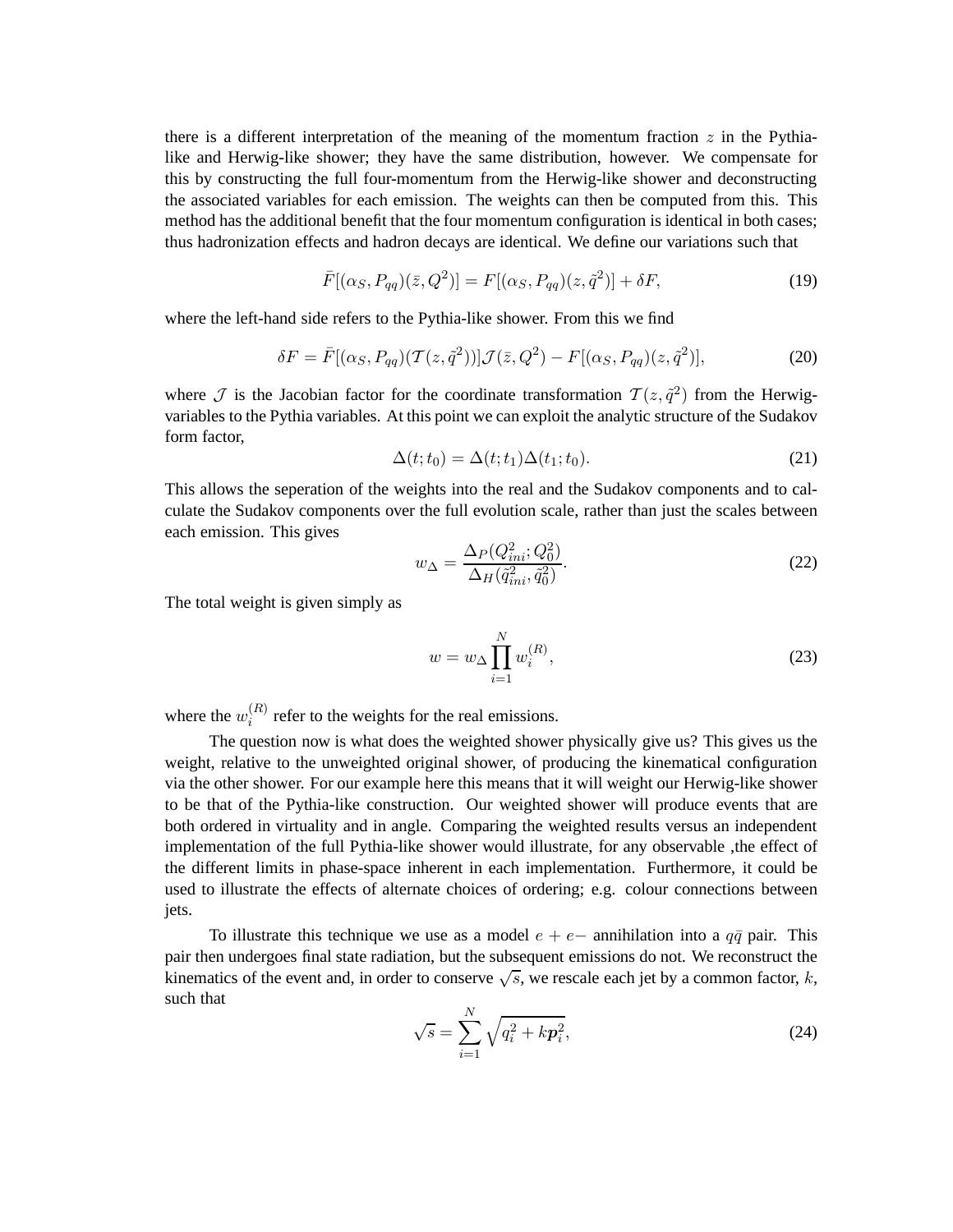

Fig. 5:  $1 - T$  for the Herwig-like shower and reweighted to a Pythia-like shower, as described in the text. These differences are due to the different kinematics definitions used in each shower. The bottom panel shows the ratio of the Pythia-like vs. Herwig-like.

where  $q_i^2$  is the virtuality of jet i. To illustrate the reweighting between the Herwig-like and Pythia-like shower we study the thrust observable. This is given by

$$
T = \max_{\mathbf{n}} \frac{\sum_{i=1}^{N} |\mathbf{p}_i \cdot \mathbf{n}|}{\sum_{i=1}^{N} |\mathbf{p}_i|}.
$$
 (25)

This observable was chosen as the thrust has a strong correlation to the hardest emission, but also is effected by subsequent emissions. As we don't shower the emitted gluons, studying an observable which have a strong dependence on 2 or more emissions is not as illustrative.

Figure 5 shows the result for  $\sqrt{s} = 1$  TeV. We can see the deviations, and as expected they are not too large. As these are not the result of a full event generation it is not useful to compare these to data.

#### **6 Uncertainty in Unintegrated Parton Distribution Functions**

In the last example we show how to apply the technique to compute the effect of uncertainties in the unintegrated parton distribution function (updf) for the backwards evolution algorithm of CASCADE [11]. In this algorithm the updfs are taken from the outputs of an alternate Monte Carlo algorithm, based on SMALLX [11–13]. This leads to large uncertainties in the updfs. Additionally, in order to fit the initial conditions of the updf MC, based on SMALLX, one must match the output of CASCADE to data. The ability to take the uncertainty of the updf MC into account will allow for better fits overall. Figure 6 shows a schematic of this procedure.

We present here the formula needed to compute the effect of the updf uncertainties in the CASCADE algorithm. We do not endeavor here to implement these weights in the CASCADE program, nor suggest the ideal treatment of this information. This is left as future exercises for the authors of CASCADE.

The CCFM equation describes the gluonic structure of the proton. The variables of this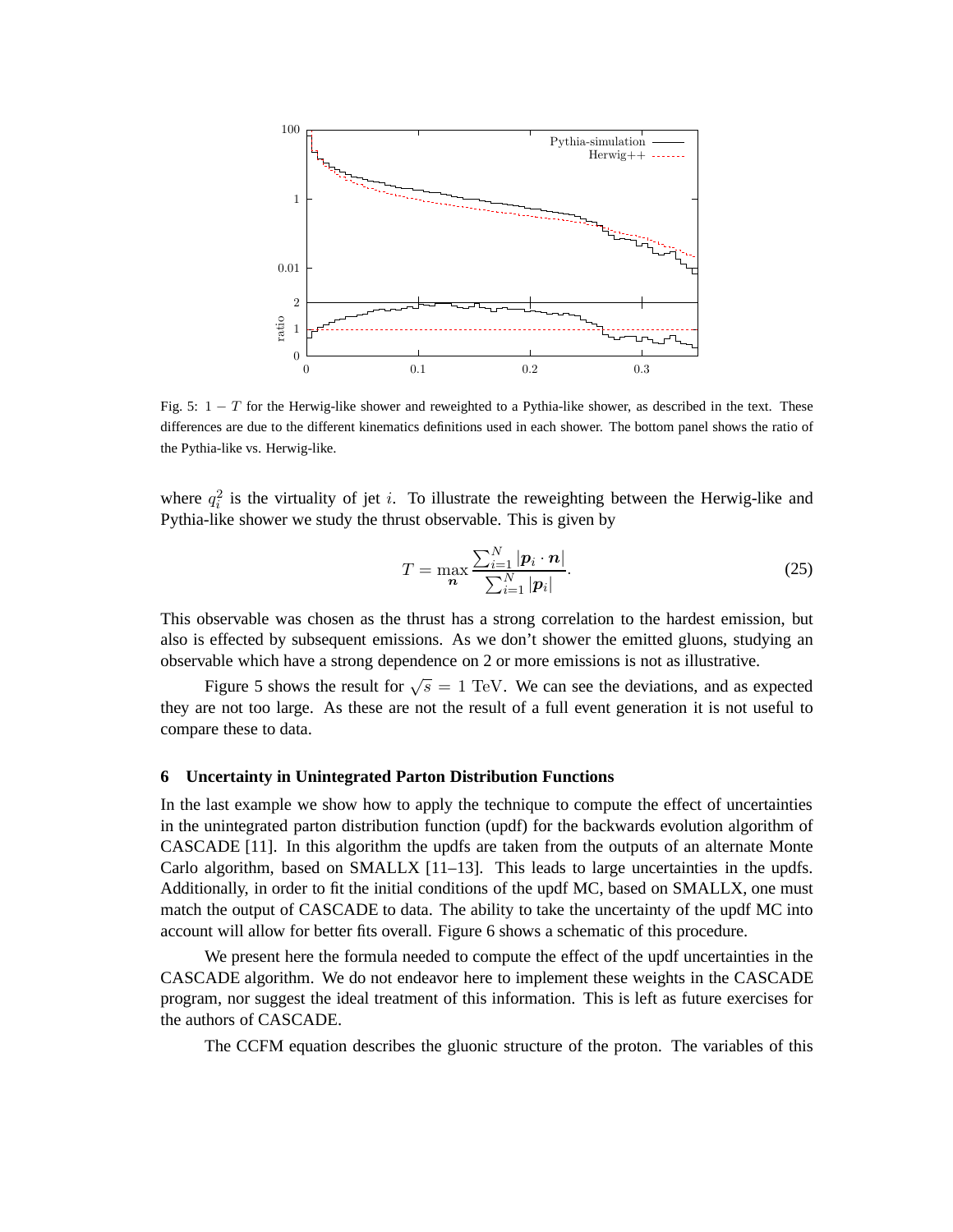

Fig. 6: Schematic of the flow of the fitting procedure using CASCADE and updf MC. As the output of the updf MC is not directly fitted, rather that of CASCADE, tracking uncertainties from the updf MC through CASCADE can prove useful in the fits.

evolution are a scale, q, the momentum fraction, x, and the transverse components,  $k_{\perp}$ . In CASCADE, given a step in the evolution terminates at  $q, x$  and  $k_{\perp}$ , the probability of evolving to a new  $\bar{q}$ ,  $x/z$  and  $k_{\perp}' = |(1-z)/z\boldsymbol{q} + \boldsymbol{k}_{\perp}|$  is

$$
\mathcal{P}(\bar{q}, z, \phi, k'_{\perp}; q, x, k_{\perp}) = \frac{\tilde{P}(z, \bar{q}/z, k_{\perp})}{2\pi z q^2} \mathcal{A}(x/z, k'_{\perp}, \bar{q}/z)
$$
(26)  
 
$$
\times \exp\left(-\int_q^{\bar{q}} \frac{dq'^2}{q'^2} \int \frac{dz}{z} \frac{d\phi}{2\pi} \tilde{P}(z, q'/z, k_{\perp}) \frac{\mathcal{A}(x/z, k'_{\perp}, q'/z)}{\mathcal{A}(x, k_{\perp}, q')} \right),
$$

where  $\tilde{P}$  is the kernel including the non-sudakov form factor and A is the updf. In contrast to the previous examples, here the real and virtual contributions are clearly different. When we propogate the variance of the updf in the real function we find

$$
\frac{\delta F_R[\varphi]}{F_R[\varphi]} = \frac{\delta \mathcal{A}(x/z, k'_{\perp}, q'/z)}{\mathcal{A}(x/z, k'_{\perp}, q'/z)}.
$$
\n(27)

In the virtual case this is more complex. Here we find

$$
\delta F_V[\varphi] = \frac{\tilde{P}(z, q'/z, k_\perp)}{2\pi z q'^2} \left( \frac{B + \delta B}{A + \delta A} - \frac{B}{A} \right) \approx \frac{\tilde{P}(z, q'/z, k_\perp)}{2\pi z q'^2} \frac{1}{A} \left( \delta B - B \frac{\delta A}{A} \right),\tag{28}
$$

where

$$
A \equiv \mathcal{A}(x, k_{\perp}, q') ; B \equiv \mathcal{A}(x/z, k'_{\perp}, q'/z). \tag{29}
$$

These formulae can be used to give the weight associated with the uncertainty due to the updf. Of course, implementation of this weight in the CASCADE framework requires still some work. Once complete, however, use of this alternate weight during the fitting procedure should help improve overall predictions of the model.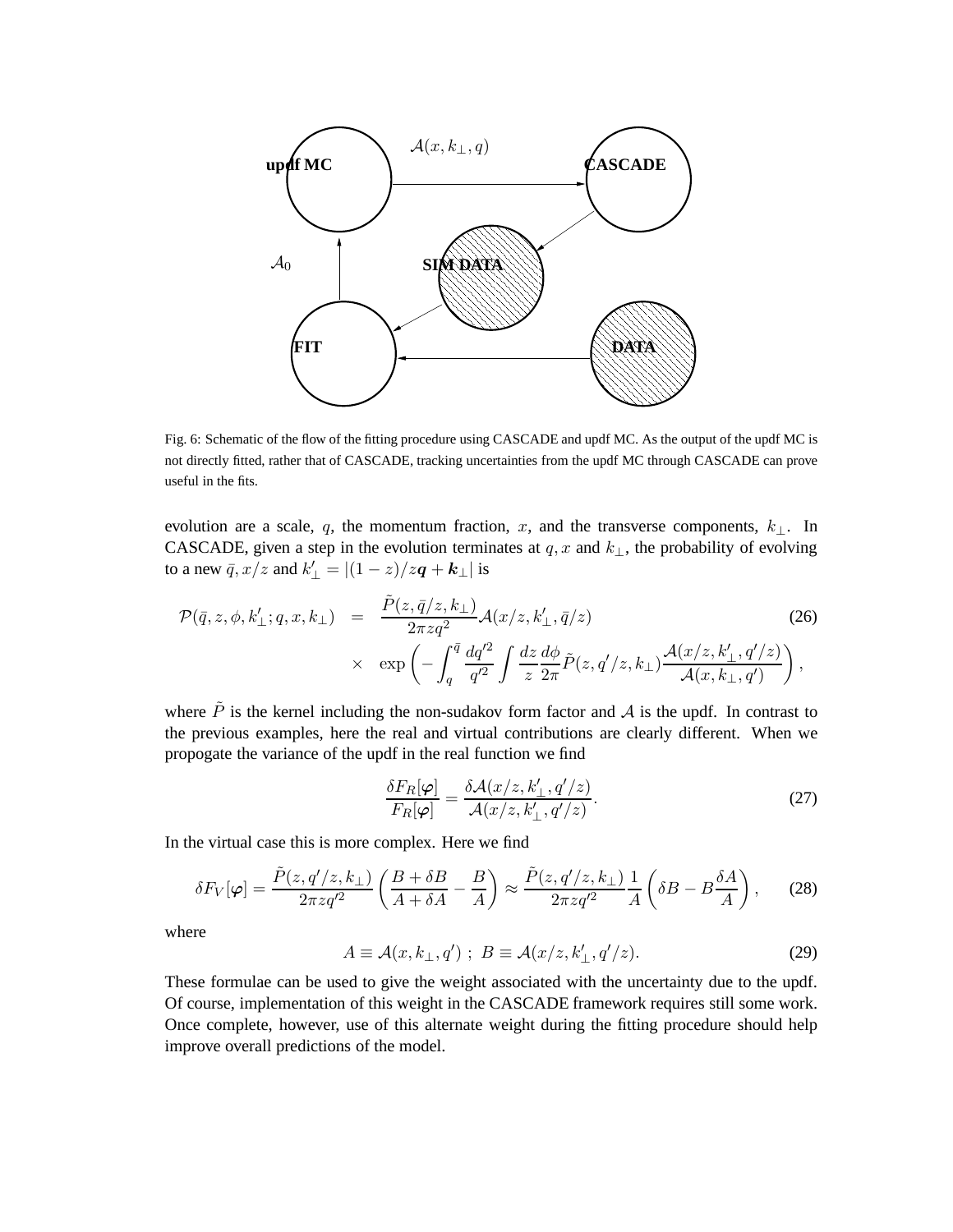# **7 Conclusion**

We have presented a new approach to understanding the errors associated with a MC prediction. This approach can be added to almost all currently existing MC programs without changing the physics or the behaviour of the code. Instead, we have provided a method to track alternate weights for events. These alternate weights provide the tool to reshape MC predictions to see what such a prediction would be if various pieces of the MC were altered.

Though this technique is quite successful, it cannot compensate for all possible alterations. As this algorithm provides an alternate weight for an event generated by a MC it cannot provide events which cannot be generated by the original MC. This means that some of the physical limitations of an already existing code cannot be overcome through this method. We don't see this as a drawback, however. The purpose of this technique is to understand the physics and the limitations inherent in a MC implementation. To this end, such limitations of this technique can provide valuable insight.

This paper has provided numerical examples of a toy parton shower model based on the real MC behaviour of Herwig++  $[3, 8]$ . It may be quite illustrative to apply this method to a fully featured general purpose MC, including hadronization and hadron decay, to see how much variation exsists in such a parton shower implementation. With such an implementation one may be able to check the accuracy of many MC predictions and to understand the limitations of these predictions.

## *Acknowledgment*

The authors would like to thank S. Jadach and Z. Was for many useful discussions. Additionally, PS would like to thank H. Jung for suggesting the use of this method for the CASCADE fitting procedure.

# **References**

- [1] Grunewald, Martin W. and others (2000).
- [2] Gieseke, Stefan, JHEP **01**, 058 (2005).
- [3] Gieseke, S. and Ribon, A. and Seymour, M. H. and Stephens, P. and Webber, B., JHEP **02**, 005 (2004).
- [4] Sjostrand, Torbjorn and others, Comput. Phys. Commun. **135**, 238 (2001).
- [5] Jadach, S. and Skrzypek, M., Comput. Phys. Commun. **175**, 511 (2006).
- [6] Gleisberg, Tanju and others, JHEP **02**, 056 (2004).
- [7] Altarelli, G. and Parisi, G., Nucl. Phys. **B126**, 298 (1977).
- [8] Gieseke, S. and Stephens, P. and Webber, B., JHEP **12**, 045 (2003).
- [9] Furmanski, W. and Petronzio, R., Phys. Lett. **B97**, 437 (1980).